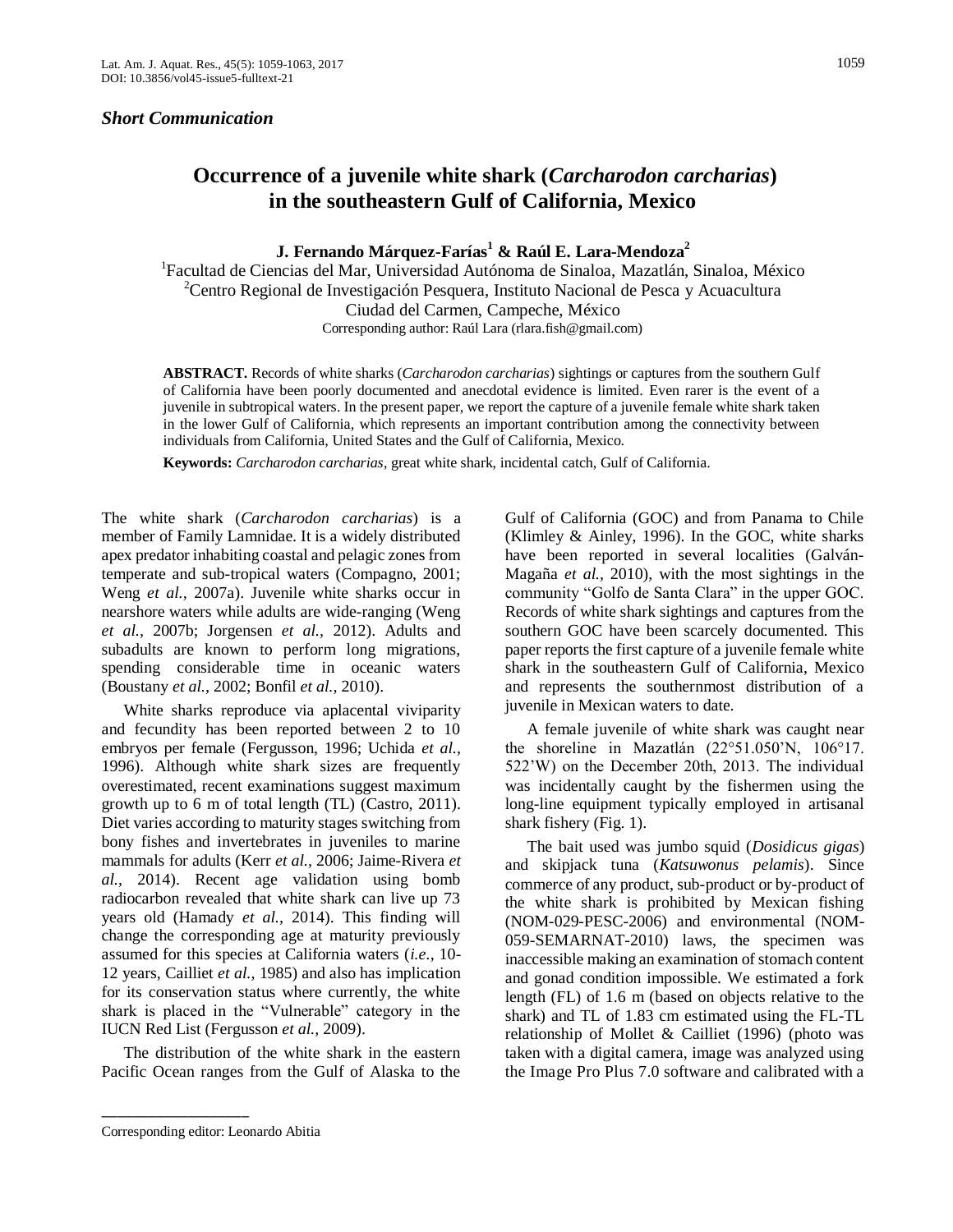

**Figure 1.** Position of the capture of the juvenile white shark by the artisanal fishery from Mazatlán ( $\star$ ) (22°51.050"N, 106°17.522"W, 2013/12/20), Barras de Piaxtla (**Ο**) (23°35"N, 106°49"W, 2002/04/04) by Corro-Espinosa (2005) and position of a juvenile white shark tagged by John O´Sullivan by Monterey Bay Aquarium (▲) (22°53'25"N, 109°09'28"W, 2007/04/15).

known object) and total weight of 70 kg (reported by local fisherman) (Fig. 2). The jaw was obtained from the fisherman and kept to Facultad de Ciencias del Mar from Universidad Autónoma de Sinaloa at Mazatlán.

In Mexico, the white shark studies have been focused at Cedros, San Benito, Guadalupe, and the Revillagigedo Islands, also reported along the western coast of Baja California Peninsula, and its presence in GOC has been few documented (Galván-Magaña *et al.,*  2010; Domeier, 2012). Although spotty occurrences and governmental laws have limited the ability to gather knowledge on the biology of the white shark, satellite-based tagging technology has made important steps towards understanding patterns of movement and migration of large pelagics, including some sharks (Boustany *et al.,* 2002; Weng *et al.,* 2007a; Domeier & Nasby-Lucas 2008; Lyons *et al.*, 2013).

The long-distance migration of white sharks from Californian waters to Hawaii has shown that water temperature does not necessarily restrict the distribution of the species (Boustany *et al*., 2002). A similar example of large-scale migrations of a female white shark from South Africa to Australia provides direct evidence of the capability white sharks to travel long distances that were not necessarily correlated to environmental factors (Bonfil *et al*., 2005).

In the northeast Pacific, the connectivity between known populations of white sharks in California, Guadalupe Island, and the GOC has been poorly documented. However, recent evidence exists to reelaborate the hypothesis not in the sense if connectivity exists but instead, why there would not be connected if we consider that in Isla Guadalupe takes place the highest concentration of subadult white sharks in northwestern Mexico (Galván-Magaña *et al*., 2010; Domeier & Nasby-Lucas, 2013; Oñate-González *et al.,*  2015). On the west coast of Baja California Peninsula, Santana-Morales *et al.* (2012) reported the occurrence of white sharks in artisanal fisheries based on carcass remains. Notably, these records revealed that the incidental catch of white sharks is mostly composed of  $(79.8\%)$  small juveniles  $(\leq 175 \text{ cm} \text{ TL})$ . These quantities are consistent to the proportions of juveniles reported in Californian waters (Lowe *et al.,* 2012; Lyons *et al.,* 2013). Historic reports of white sharks in the GOC show a distribution in throughout the area, juvenile and adults have been reported in upper, central and southwestern GOC but none in southeastern (Galván-Magaña *et al*., 2010). Only one report has been documented in southeastern GOC by Corro-Espinosa (2005) who analyzed a juvenile female of 260 cm TL caught 65 km North of Mazatlán and near to the shark reported in this study (~97 km).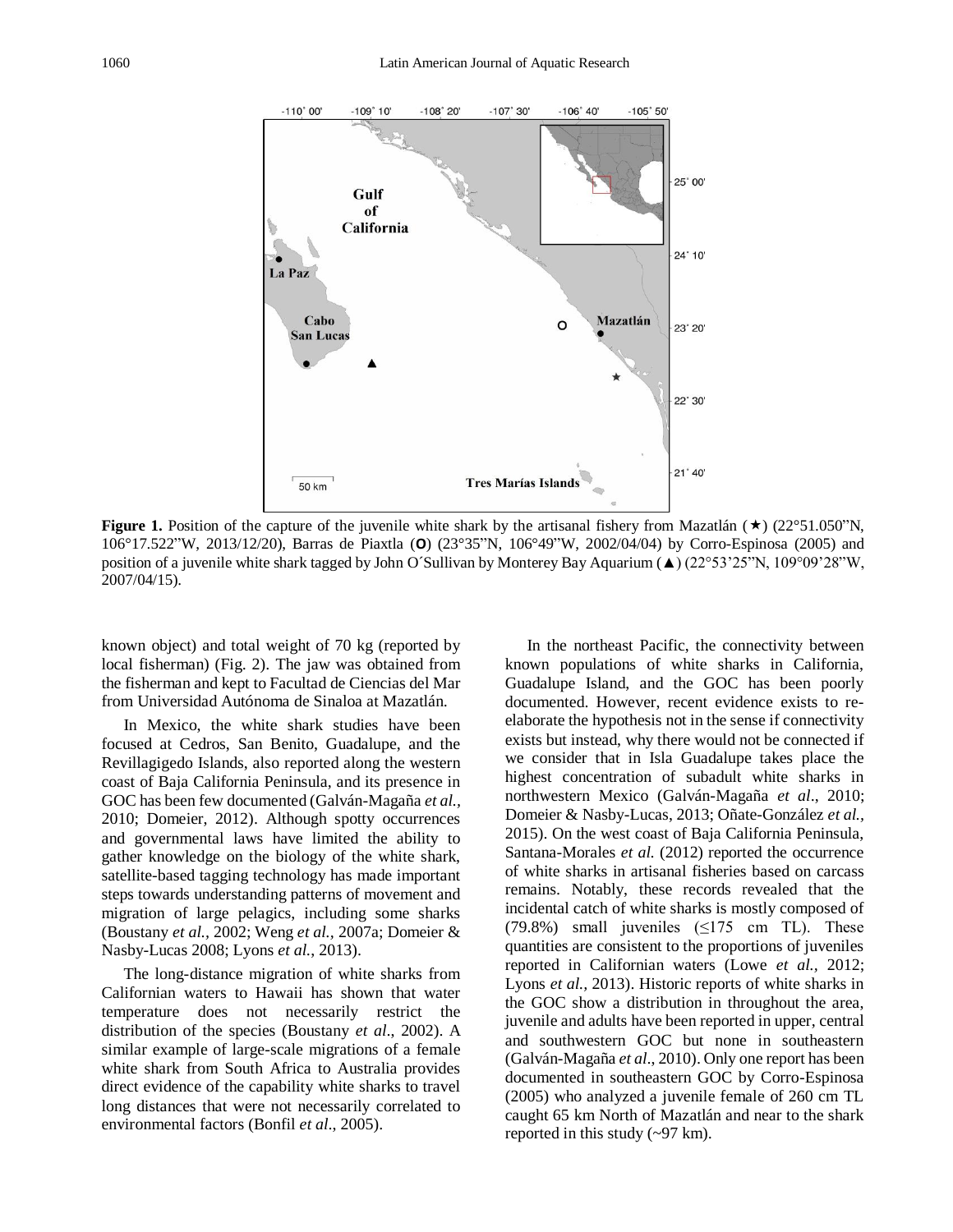

**Figure 2.** A female juvenile of white shark caught off the coast of Mazatlán (22°51.050'N, 106°17.522'W) on the December 20th, 2013 by artisanal fishermen.

Presence of juvenile individuals in GOC has been reported mostly in the upper Gulf, mainly in shallow waters during the cold season (December to May) (Galván-Magaña *et al*., 2010; Oñate-González *et al.,*  2015), this is contrary to found in this study at southeastern GOC in cold season, in these productivity nearshore waters where most artisanal and industrial fishery operate, making them vulnerable to fishing mortality. Another report of presence was a white shark tagged with a pop-off satellite tag and released off the coast of California by the Monterey Bay Aquarium (J. O'Sullivan, *pers. comm.*) showed the movement of the shark southward. The satellite tag was recovered off the coast of Cabo San Lucas (southern tip of Baja California), revealing a trajectory of the juvenile white shark towards the GOC and this behavior is probably to feeding at this zone (Jaime-Rivera *et al.,* 2014). The Gulf is an area of high productivity, but also a zone with susceptibility for capture given the high fishing activity.

For decades, the white shark has been subject to considerable attention from the public and science, given its antagonistic and mysterious reputation. Although the state of knowledge about its natural history is still limited, this has gradually increased over the past decade with interesting findings. Recent age validation using bomb radiocarbon revealed that white shark can live up 73 years old (Hamady *et al.,* 2014). Although this finding has important implications for conservation, the validation, for now, is representative for specimens from Northwest Atlantic Ocean and care must be taken to assume same longevity to other oceans where habitat conditions may have different patterns or dynamics (L. Natanson, NEFSC-NOAA, *pers. comm.*).

Bycatch of white sharks in different fisheries from northwest of Mexico is not frequently reported and there is little or nothing opportunity to collect data from dead specimens. Although white sharks are considered in both fishing and environmental laws, until a combination of comprehensive educational programs and more rigorous enforcement of laws takes place, captures of the white shark in Mexico will continue to be considered a trophy of low price meat and very expensive jaws in the black markets.

## **ACKNOWLEDGEMENTS**

We wish to thank to Manuel Fuentes (Facultad de Ciencias del Mar) for obtaining the jaw for us. Also, thanks are given to John O'Sullivan (MBA) and Kady Lyons (CSULB) for their useful input on this manuscript.

## **REFERENCES**

- Bonfil, R., M.P. Francis, C. Duffy, M.J. Manning & S. O'Brien. 2010. Large-scale tropical movements and diving behavior of white sharks *Carcharodon carcharias* tagged off New Zealand. Aquat. Biol., 8: 115-123.
- Bonfil, R., M. Meÿer, M.C. Scholl, R. Johnson, S. O'Brien, H. Oostuizen, S. Swanson, D. Kotze & M. Paterson. 2005. Transoceanic migration, spatial dynamics, and population linkages of white sharks. Science, 310: 100-103.
- Boustany, A.M., S.F. Davis, P. Pyle, S.D. Anderson, B.J. Le Boef & B.A. Block. 2002. Satellite tagging: expanded niche for white sharks. Nature, 415: 35-36.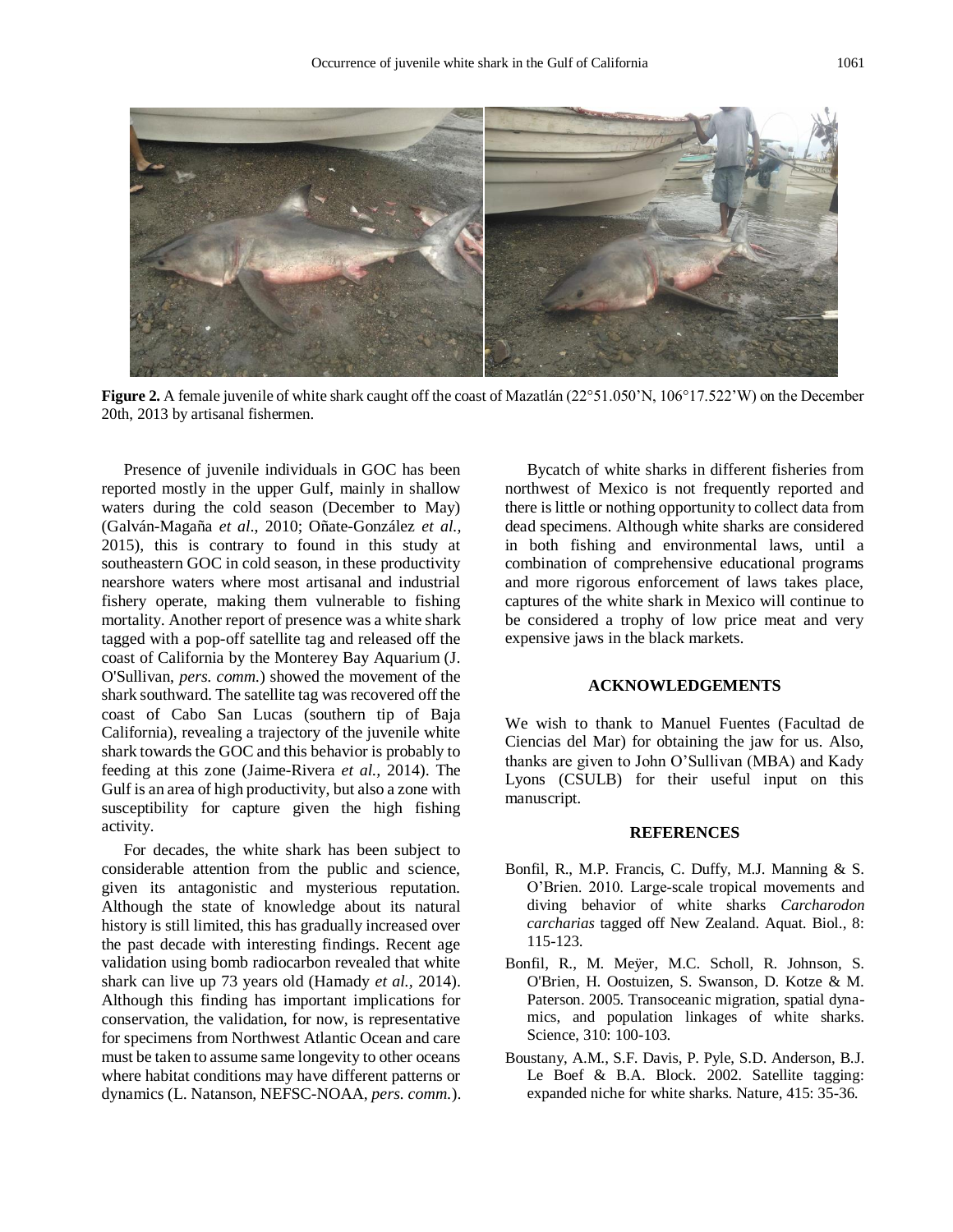- Cailliet, G.M., L.J. Natanson, B.A. Welden & D.A. Ebert. 1985. Preliminary studies on the age and growth of the white shark, *Carcharodon carcharias*, using vertebral bands. Mem. South. Calif. Acad. Sci., 9: 49-60.
- Castro, J.I. 2011. The sharks of North America. Oxford University Press, New York, 613 pp.
- Compagno, L.J.V. 2001. Sharks of the world. An annotated and illustrated catalog of shark species known to date. Bullhead, mackerel and carpet sharks (Heterodontiformes, Lamniformes, and Orectolobiformes). FAO Species Catalogue for Fishery Purposes, Rome, (1)2: 269 pp.
- Corro-Espinosa, D. 2005. Presencia de una hembra de *Carcharodon carcharias* (Linnaeus, 1758), tiburón blanco, en aguas costeras del sur de Sinaloa, México. Simposio sobre Ciencias Pesqueras en México. La Paz, B.C.S., 5 pp.
- Domeier, M.L. 2012. A new life-history hypothesis for white sharks, *Carcharodon carcharias,* in the northeastern Pacific. In: M.L. Domeier (ed.). Global perspectives on the biology of life history of the white shark. CRC Press, New York, pp. 199-223.
- Domeier, M.L. & N. Nasby-Lucas. 2008. Migration patterns of white shark *Carcharodon carcharias*  tagged at Guadalupe Island, Mexico, and identification of an eastern Pacific shared offshore foraging area. Mar. Ecol. Prog. Ser., 370: 221-237.
- Domeier, M.L. & N. Nasby-Lucas. 2013. Two-year migration of adult female white sharks (*Carcharodon carcharias*) reveals widely separated nursery areas and conservation concerns. Anim. Biotelem., 1: 2. doi: 10.1186/2050-3385-1-2.
- Fergusson, I.K. 1996. Distribution and autoecology of the white shark in the Eastern North Atlantic and the Mediterranean Sea. In: A.P. Klimley & D.G. Ainley (eds.). Great white sharks: the biology of *Carcharodon carcharias.* Academic Press, San Diego, pp. 321-345.
- Fergusson, I., L.J.V. Compagno & M. Marks. 2009. *Carcharodon carcharias.* The IUCN Red List of Threatened Species. [\[http://dx.doi.org/10.2305/IUCN.](http://dx.doi.org/10.2305/IUCN.%20UK.2009-2.RLTS.T3855A10133872.en)  [UK.2009-2.RLTS.T3855A10133872.en\]](http://dx.doi.org/10.2305/IUCN.%20UK.2009-2.RLTS.T3855A10133872.en). Reviewed: 25 March 2017.
- Galván-Magaña, F., E.M. Hoyos-Padilla, C.J. Navarro-Serment & F. Márquez-Farías. 2010. Records of white shark, *Carcharodon carcharias*, in the Gulf of California, Mexico. Mar. Biodivers. Rec., 3: 1-6.
- Hamady, L.L., L.J. Natanson, G.B. Skomal & S.R. Thorrold. 2014. Vertebral bomb radiocarbon suggests extreme longevity in white sharks. PLoS ONE, 9(1): e84006. doi:10.1371/journal.pone.0084006.
- Jaime-Rivera, M., J. Caraveo-Patiño, M. Hoyos-Padilla & F. Galván-Magaña. 2014. Feeding and migration habits of white shark *Carcharodon carcharias* (Lamniformes: Lamnidae) from Isla Guadalupe infe-

rred by analysis of stable isotopes  $\delta^{15}N$  and  $\delta^{13}C$ . Int. J. Trop. Biol., 62(2): 637-647.

- Jorgensen, S.J., T.K. Chapple, S.D. Anderson, M. Hoyos-Padilla, C.A. Ree & B.A. Blok. 2012. Connectivity among white shark coastal aggregation areas in the northeastern Pacific. In: M.L. Domeier (ed.). Global perspectives on the biology of life history of the white shark. CRC Press, New York, pp. 159-167.
- Kerr, L.A., A.H. Andrews, G.M. Cailliet, T.A. Brown & K.H. Coale. 2006. Investigations of  $\Delta^{14}C$ ,  $\delta^{13}C$ , and δ <sup>15</sup>N in vertebrae of white shark (*Carcharodon carcharias*) from the eastern North Pacific Ocean. Environ. Biol. Fish., 77: 337-353.
- Klimley, A.P. & D.P. Ainley. 1996. Great white sharks: the biology of *Carcharodon carcharias*. Academic Press, San Diego, 528 pp.
- Lowe, C.G., M.E. Blasius, E.T. Jarvis, J.M. Mason, G.D. Goodmanlowe & J.B. O´Sullivan. 2012. Historic fishery interactions with white sharks in the Southern California Bight. In: M.L. Domeier (ed.). Global perspectives on the biology of life history of the white shark. CRC Press, New York, pp. 169-186.
- Lyons, K., E.T. Jarvis, S.J. Jorgensen, K. Weng, J. O'Sullivan, C. Winklere & C.G. Lowe. 2013. The degree and result of gillnet fishery interactions with juvenile white sharks in southern California assessed by fishery-independent and -dependent methods. Fish. Res., 147: 370-380.
- Mollet, H.F. & G.M. Cailliet. 1996. Using allometry to predict body mass from linear measurements of the white sharks. In: A.P. Klimley & D.G. Ainley (eds.). Great white sharks: the biology of *Carcharodon carcharias.* Academic Press, San Diego, pp. 81-89.
- Oñate-González, E.C., A. Rocha-Olivares, N.C. Saavedra-Sotelo & O. Sosa-Nishizaki. 2015. Mitochondrial genetic structure and matrilineal origin of white sharks, *Carcharodon carcharias,* in the Northeastern Pacific: implication for their conservation. J. Hered., 106(4): 347-354.
- Santana-Morales, O., O. Sosa-Nishizaki, M.A. Escobedo-Olvera, E.C. Oñate-González, J.B. O'Sullivan & D. Cartamil. 2012. Incidental catch and ecological observations of juvenile white sharks, *Carcharodon carcharias*, in western Baja California, Mexico. In: M.L. Domeier (ed.). Global perspectives on the biology of life history of the white shark. CRC Press, New York, pp. 187-198.
- Uchida, S., M. Toda, K. Teshima & K. Yano. 1996. Pregnant white sharks and full-term embryos from Japan. In: A.P. Klimley & D.G. Ainley (eds.). Great white sharks: the biology of *Carcharodon carcharias.*  Academic Press, San Diego, pp. 139-155.
- Weng, K.C., A.M. Boustany, P. Pyle, S.D. Anderson, A. Brown & B.A. Block. 2007a. Migration and habitat of